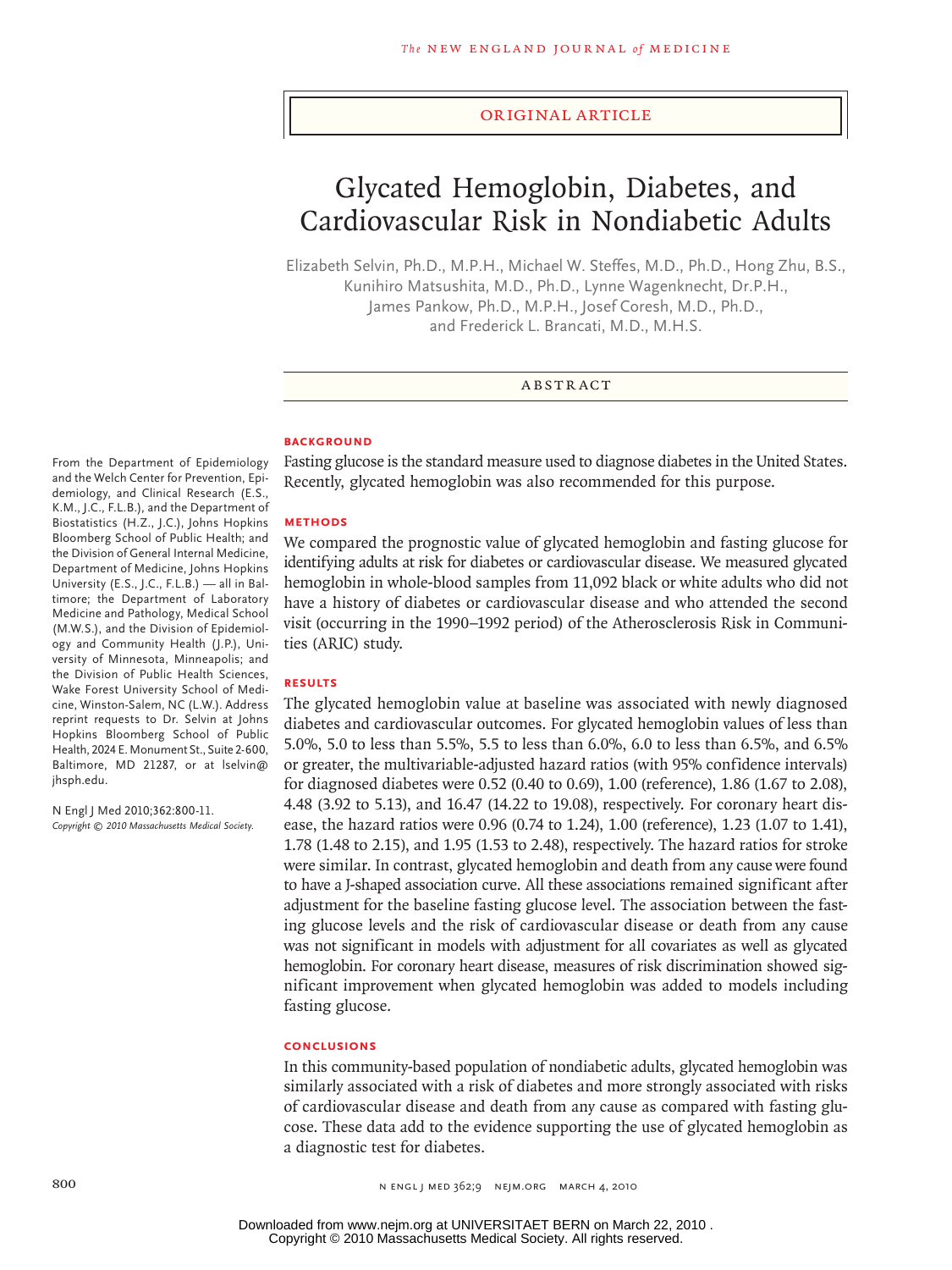ASTING GLUCOSE IS THE STANDARD MEASURE SURVEY SURVEY AND MOVING UNITED THE United States.<sup>1,2</sup> Historically, glycated hemoglobin has been recommended only for the deterasting glucose is the standard measure used for the diagnosis of diabetes in the United States.1,2 Historically, glycated hemomination of glucose control among persons who have already received the diagnosis of diabetes. New clinical practice recommendations from the American Diabetes Association advocate the use of glycated hemoglobin in the diagnosis of diabetes, largely on the basis of the established association between glycated hemoglobin and microvascular disease.3 Compared with fasting glucose, glycated hemoglobin has several advantages as a diagnostic test: it has higher repeatability,<sup>4-6</sup> can be assessed in the nonfasting state, and is the preferred test for monitoring glucose control.<sup>1</sup> Longterm prognostic data are also useful for informing diagnostic cutoff points for asymptomatic conditions, and there is evidence that elevated glycated hemoglobin values may be a risk factor for macrovascular disease.

This study was designed to characterize and compare the relationships between values of glycated hemoglobin and fasting glucose and the risk of diabetes, coronary heart disease, ischemic stroke, and death from any cause in a large community-based cohort of middle-aged adults who did not have a history of diabetes. We also investigated whether the association of glycated hemoglobin with newly diagnosed cardiovascular disease could be explained by the intervening development of diabetes. We hypothesized that glycated hemoglobin would be superior to fasting glucose as an indicator of risk for the development of diabetes and cardiovascular disease and for death, with possible differences on the basis of race or ethnic group. Blacks who have diabetes are well known to have higher glycated hemoglobin values than their white counterparts; the same disparity holds among nondiabetic adults.7-10 However, the clinical implications of these disparities are unknown, and few data exist on glycated hemoglobin and outcomes among blacks.

#### METHODS

#### **Study Population**

The Atherosclerosis Risk in Communities (ARIC) study is a community-based prospective cohort study of 15,792 middle-aged adults from four U.S. communities. The first examination of participants (visit 1) took place during the 1987–1989 period,

with three follow-up visits taking place, each approximately every 3 years.11,12 Visit 2 (during 1990–1992), attended by 14,348 participants, was the only visit for which stored whole-blood samples were available for measurement of glycated hemoglobin; this was the baseline visit in the present study. We excluded participants who identified themselves as other than white or black, as well as those who had self-reported diabetes or use of diabetes medication (as recorded during visit 1 or visit 2), or a history of cardiovascular disease (as recorded during visit 1 or visit 2) or a validated cardiovascular event between visit 1 and visit 2 or who were in a nonfasting state or had missing data. Our final sample size was 11,092 persons. Institutional review boards at each clinical site approved the study protocol, and written informed consent was obtained from all participants.

#### **Measurement of Glycated Hemoglobin**

We thawed and assayed frozen whole-blood samples collected at ARIC visit 2 for the measurement of glycated hemoglobin using high-performance liquid chromatography (with the use of the Tosoh A1c 2.2 Plus Glycohemoglobin Analyzer method in 2003–2004 and the Tosoh G7 method in 2007– 2008, Tosoh Corp). (Both instruments were standardized to the Diabetes Control and Complications Trial assay.)

#### **Assessment of Diabetes**

The serum glucose level was measured by means of the hexokinase method. We used two definitions of newly identified diabetes: a visit-based definition and an interview-based definition. Visitbased diabetes was defined according to a standard time-to-diabetes definition based on glucose measurements, a self-reported diagnosis of diabetes, or medication use for a maximum of 6 years of follow-up.13 Interview-based diabetes was defined on the basis of a self-reported diabetes diagnosis or diabetes medication use during the ARIC visits and subsequent annual telephone calls for a maximum of 15 years of follow-up.

#### **Other Variables of Interest**

Plasma lipid level,<sup>14-17</sup> body-mass index (BMI), waist-to-hip ratio,<sup>18</sup> and blood pressure<sup>19</sup> were measured according to the published methods. Hypertension was defined as the average of two bloodpressure readings at the visit (with systolic blood pressure having a cutoff point of 140 mm Hg or

n engl j med 362;9 nejm.org march 4, 2010 801

Copyright © 2010 Massachusetts Medical Society. All rights reserved. Downloaded from www.nejm.org at UNIVERSITAET BERN on March 22, 2010 .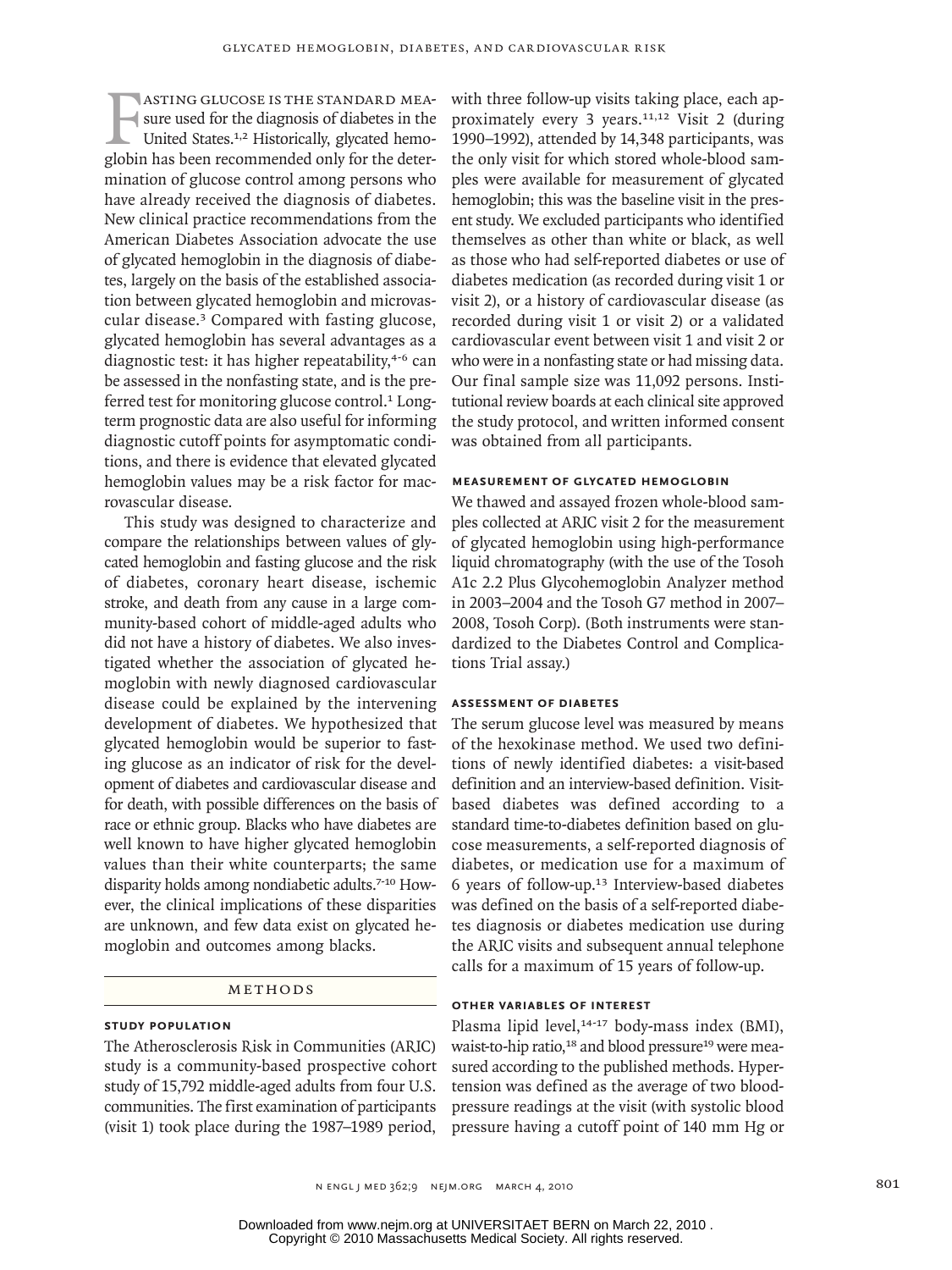higher and diastolic blood pressure having a cutoff point of 90 mm Hg or higher) or the use of hypertension medication. Participants reported their education level, alcohol use, and smoking status. The level of physical activity was assessed with the use of Baecke's questionnaire at ARIC visit 1.<sup>20</sup>

## **Surveillance for Newly Diagnosed Coronary Heart Disease, Stroke, and Death from Any Cause**

The ascertainment of deaths and classification of cardiovascular events are detailed elsewhere.<sup>21,22</sup> Briefly, potential cardiovascular hospitalizations were reported annually by participants and also identified through community-wide hospital surveillance. Trained personnel abstracted hospital records related to possible cardiovascular events.<sup>22</sup> Silent myocardial infarctions, as detected by means of electrocardiography during the visits, were identified and recorded. We defined newly diagnosed coronary heart disease as a definite or probable myocardial infarction, a death from coronary heart disease, a cardiac procedure, or electrocardiographic evidence of a silent myocardial infarction. We also examined definite or probable ischemic stroke. Adjudicated follow-up data for cardiovascular events were available up to January 1, 2006.

### **Statistical Analysis**

Baseline characteristics of the study population (from ARIC visit 2) were calculated both overall and according to categories of glycated hemoglobin values (<5.0%, 5.0 to <5.5%, 5.5 to <6.0%, 6.0 to <6.5%, and ≥6.5%). Adjusted hazard ratios and corresponding 95% confidence intervals were estimated with the use of Cox proportional-hazards models. The three core models were as follows: Model 1 was adjusted for age, sex, and race. Model 2 was adjusted for age, sex, race, low-density and high-density cholesterol levels, triglyceride level, BMI, waist-to-hip ratio, hypertension, family history of diabetes, education level, alcohol use, physical activity, and smoking status. We evaluated models 1 and 2 with regard to either the glycated hemoglobin categories (called models 1a and 2a) or standard fasting glucose categories (<100, 100 to <126, and  $\geq$ 126 mg per deciliter [5.6, 5.6 to <7.0, and ≥7.0 mmol per liter, respectively]) (called models 1b and 2b). Finally, model 3 was adjusted for all the variables in model 2 plus either the baseline fasting glucose level (model 3a) or the baseline glycated hemoglobin value (model 3b).

The glycated hemoglobin category of 5.0 to less than 5.5% had the largest number of participants 14 years. More than 80% of the participants at-

(4950) and was used as the reference category. To assess the continuous associations between the glycated hemoglobin value and clinical outcomes in the models, we generated piecewise linear splines with knots corresponding to the glycated hemoglobin cutoff points used in this study; we also implemented restricted cubic splines to obtain a smoother fit to the data. Model discrimination was assessed with the use of Harrell's C statistic.<sup>23</sup>

We tested for interactions with race and sex. To investigate whether a diagnosis of diabetes made before a cardiovascular event or death could explain potential associations with glycated hemoglobin, we conducted analyses in which cases of diagnosed diabetes occurring before the event of interest were censored. We also conducted analyses examining the association of each outcome with the baseline glycated hemoglobin value after excluding persons with a fasting glucose level of 126 mg per deciliter or higher at either ARIC visit 1 or 2. To assess whether glycated hemoglobin was associated with a risk of the outcomes across categories of fasting glucose at baseline, we conducted analyses of combined categories of glycated hemoglobin and fasting glucose. To evaluate the overall improvement in risk classification for the addition of glycated hemoglobin to fully adjusted models including fasting glucose, we calculated the net-reclassification-improvement statistic and the integrated-discrimination-improvement statistic.<sup>24</sup>

All reported P values are two-sided. They are not adjusted for multiple comparisons.

## **RESULTS**

Baseline characteristics of the study population, both overall and according to the glycated hemoglobin category, are shown in Table 1. Glycated hemoglobin and fasting glucose levels at baseline were highly correlated  $(r=0.73)$ . Participants with elevated glycated hemoglobin levels were more likely to be black than white, and to have fewer years of education, and to have an adverse lipid profile and a higher BMI and were less likely to be current drinkers than to have formerly or never used alcohol. As documented in previous studies, in our nondiabetic population, blacks had significantly higher mean glycated hemoglobin values (5.8%) than whites (5.4%) (P<0.001).

The median follow-up time was approximately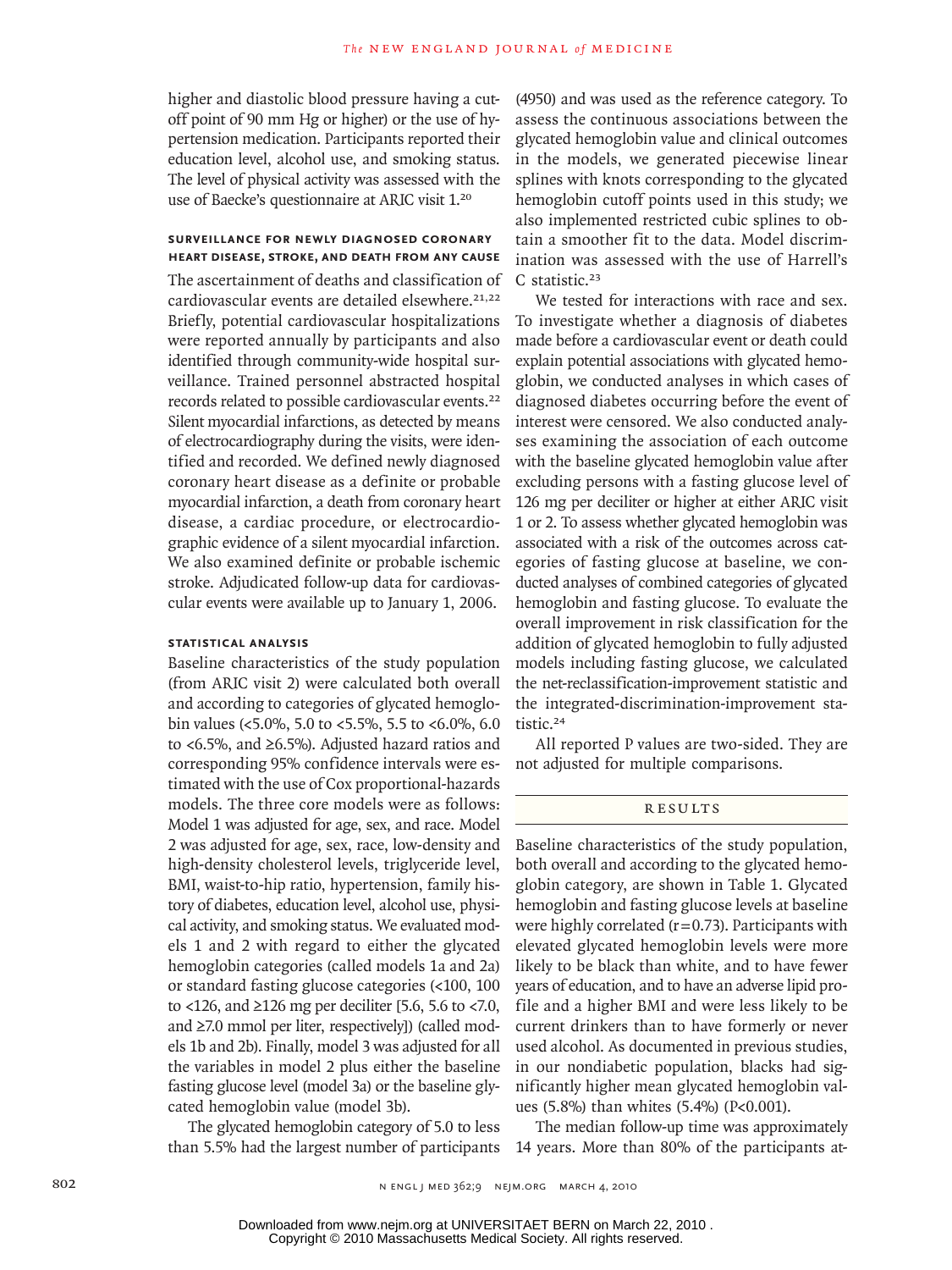| Table 1. Selected Characteristics of the Study Participants, According to the Glycated Hemoglobin Value at Baseline.* |                                     |                          |                                  |                                  |                                  |                      |
|-----------------------------------------------------------------------------------------------------------------------|-------------------------------------|--------------------------|----------------------------------|----------------------------------|----------------------------------|----------------------|
| Value                                                                                                                 | <b>Glycated Hemoglobin Category</b> |                          |                                  |                                  |                                  |                      |
|                                                                                                                       | Any<br>$(N=11,092)$                 | $< 5.0\%$<br>$(N = 949)$ | 5.0 to $< 5.5\%$<br>$(N = 4950)$ | 5.5 to $< 6.0\%$<br>$(N = 3683)$ | 6.0 to $< 6.5\%$<br>$(N = 1031)$ | ≥6.5%<br>$(N = 479)$ |
| Glycated hemoglobin (%)                                                                                               | $5.5 \pm 0.6$                       | $4.8 \pm 0.2$            | $5.2 \pm 0.1$                    | $5.7 \pm 0.1$                    | $6.1 \pm 0.1$                    | $7.4 \pm 1.4$        |
| Fasting glucose (mg/dl)                                                                                               | $104.7 \pm 18.6$                    | $98.0 + 8.8$             | $99.7 + 9.4$                     | $104.5 \pm 10.6$                 | $113.4 \pm 15.5$                 | $153.1 \pm 51.7$     |
| Fasting glucose category (%)                                                                                          |                                     |                          |                                  |                                  |                                  |                      |
| $<$ 100 mg/dl                                                                                                         | 41.3                                | 60.5                     | 53.2                             | 32.8                             | 14.9                             | 1.7                  |
| 100 to <126 mg/dl                                                                                                     | 52.4                                | 38.7                     | 45.7                             | 64.2                             | 67.2                             | 27.8                 |
| $\geq$ 126 mg/dl†                                                                                                     | 6.3                                 | 0.8                      | 1.1                              | 3.0                              | 17.9                             | 70.6                 |
| Age (yr)                                                                                                              | $56.7 \pm 5.7$                      | $55.3 \pm 5.5$           | $56.1 \pm 5.6$                   | $57.3 \pm 5.7$                   | $58.0 \pm 5.7$                   | $57.6 \pm 5.7$       |
| Sex (%)                                                                                                               |                                     |                          |                                  |                                  |                                  |                      |
| Female                                                                                                                | 57.7                                | 55.2                     | 58.8                             | 56.8                             | 55.8                             | 61.8                 |
| Male                                                                                                                  | 42.3                                | 44.8                     | 42.2                             | 43.2                             | 44.2                             | 38.2                 |
| Race (%) $\ddagger$                                                                                                   |                                     |                          |                                  |                                  |                                  |                      |
| <b>Black</b>                                                                                                          | 22.4                                | 15.5                     | 11.9                             | 27.0                             | 49.1                             | 52.2                 |
| White                                                                                                                 | 77.6                                | 84.5                     | 88.1                             | 73.0                             | 50.9                             | 47.8                 |
| Fasting cholesterol (mg/dl)                                                                                           |                                     |                          |                                  |                                  |                                  |                      |
| <b>LDL</b>                                                                                                            | $133.0 \pm 36.4$                    | $122.8 \pm 34.7$         | $130.0 \pm 34.9$                 | $136.6 \pm 37.0$                 | 138.6±37.5                       | 143.6±39.0           |
| <b>HDL</b>                                                                                                            | $50.9 \pm 16.7$                     | $53.2 \pm 18.5$          | $52.5 \pm 17.0$                  | $50.1 \pm 16.2$                  | $47.0 \pm 14.7$                  | $43.9 \pm 13.6$      |
| Fasting triglycerides (mg/dl)                                                                                         |                                     |                          |                                  |                                  |                                  |                      |
| Median                                                                                                                | 110                                 | 101                      | 105                              | 111                              | 121                              | 139                  |
| Interquartile range                                                                                                   | $80 - 154$                          | $73 - 136$               | $78 - 150$                       | $81 - 155$                       | $88 - 164$                       | 99-190               |
| Body-mass index                                                                                                       | $27.7 \pm 5.3$                      | $26.5 \pm 4.7$           | $26.7 + 4.6$                     | $28.0 \pm 5.3$                   | $30.0 + 6.0$                     | $32.5 \pm 6.3$       |
| Waist-to-hip ratio                                                                                                    | $0.9 + 0.1$                         | $0.9 + 0.1$              | $0.9 + 0.1$                      | $0.9 + 0.1$                      | $0.9 + 0.1$                      | $1.0 + 0.1$          |
| Hypertension (%)                                                                                                      | 32.0                                | 26.9                     | 26.7                             | 33.8                             | 49.4                             | 56.8                 |
| Family history of diabetes (%)                                                                                        | 22.7                                | 19.5                     | 20.4                             | 23.9                             | 27.1                             | 33.8                 |
| Education (%)                                                                                                         |                                     |                          |                                  |                                  |                                  |                      |
| Less than high school                                                                                                 | 19.2                                | 13.0                     | 14.0                             | 22.6                             | 31.7                             | 33.2                 |
| High school or equivalent                                                                                             | 42.0                                | 40.6                     | 44.5                             | 41.1                             | 37.3                             | 36.1                 |
| College or above                                                                                                      | 38.8                                | 46.4                     | 41.5                             | 36.3                             | 31.0                             | 30.7                 |
| Alcohol use (%)                                                                                                       |                                     |                          |                                  |                                  |                                  |                      |
| Currently                                                                                                             | 59.3                                | 64.3                     | 64.9                             | 56.4                             | 47.3                             | 40.3                 |
| Formerly                                                                                                              | 18.6                                | 16.7                     | 15.1                             | 20.2                             | 26.6                             | 27.8                 |
| Never                                                                                                                 | 22.1                                | 19.1                     | 20.0                             | 23.4                             | 26.1                             | 31.9                 |
| Baecke's physical-activity index score¶                                                                               | $2.5 \pm 0.8$                       | $2.5 \pm 0.8$            | $2.5 \pm 0.8$                    | $2.4 \pm 0.8$                    | $2.3 + 0.7$                      | $2.3 \pm 0.7$        |
| Smoking status (%)                                                                                                    |                                     |                          |                                  |                                  |                                  |                      |
| Current smoker                                                                                                        | 21.9                                | 13.0                     | 18.0                             | 27.5                             | 29.0                             | 22.3                 |
| Former smoker                                                                                                         | 37.3                                | 42.6                     | 39.0                             | 34.5                             | 34.0                             | 37.0                 |
| Never smoked                                                                                                          | 40.8                                | 44.4                     | 43.0                             | 38.0                             | 37.0                             | 40.7                 |

\* Plus–minus values are means ±SD. To convert the values for fasting glucose to millimoles per liter, multiply by 0.05551. To convert the values for cholesterol to millimoles per liter, multiply by 0.02586. To convert the values for triglycerides to millimoles per liter, multiply by 0.01129. HDL denotes high-density lipoprotein, and LDL low-density lipoprotein.

† The 699 persons (6.3%) with a fasting glucose level of 126 mg per deciliter (7 mmol per liter) or higher at baseline (8, 56, 112, 185, and 338 persons with a glycated hemoglobin category of <5.0%, 5.0 to <5.5%, 5.5 to <6.0%, 6.0 to <6.5%, and ≥6.5%, respectively) were excluded from the visit-based analysis examining the risk of diabetes with the use of fasting glucose levels during the first 6 years of follow-up but were included in the interview-based analysis of diagnosed diabetes during the 15 years of follow-up.

‡ Race was self-reported.

§ The body-mass index is the weight in kilograms divided by the square of the height in meters.

¶Baecke's physical-activity index is measured with the use of a questionnaire about leisure-time sports activities developed by Baecke et al.<sup>20</sup> The scale ranges from 1 to 4, with a score of 4 indicating the greatest activity.

n engl j med 362;9 nejm.org march 4, 2010 803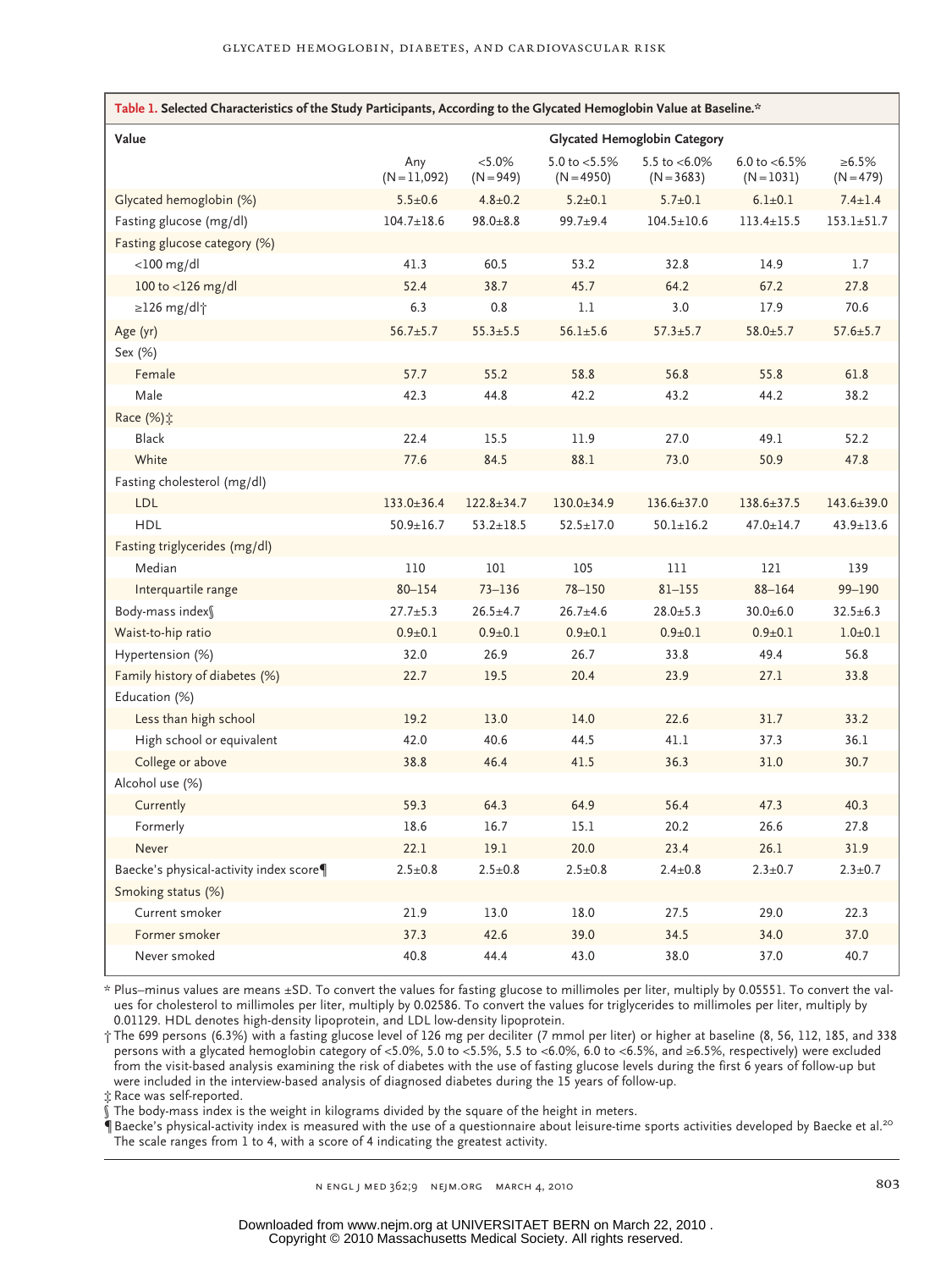tended each clinic visit, and retention of ARIC participants during the follow-up period was high (>90%). During the first 6 years of follow-up, 620 participants were identified as having diabetes, according to the visit-based diabetes definition. During the full 15 years of follow-up, 2251 participants reported a diagnosis of diabetes or use of diabetes medication (the interview-based definition of diabetes), there were 1198 validated cases of coronary heart disease and 358 validated cases of ischemic stroke, and 1447 participants died.

The crude cumulative 15-year incidence (calculated as the incidence proportion) of self-reported diabetes was 20%. (See the Supplementary Appendix, available with the full text of this article at NEJM.org, for a discussion of self-reported diabetes vs. verified diabetes.) The cumulative incidence of diagnosed diabetes was 6%, 12%, 21%, 44%, and 79% among participants with a glycated hemoglobin value of less than 5.0%, 5.0 to less than 5.5%, 5.5 to less than 6.0%, 6.0 to less than 6.5%, and 6.5% or higher, respectively. The incidence rates (per 1000 person-years) are shown according to the category of glycated hemoglobin in Figure 1. The adjusted hazard ratios (and 95% confidence intervals) of the 6-year risk of visit-based diabetes and 15-year risk of the other outcomes are shown in Table 2 according to the category of glycated hemoglobin. A baseline glycated hemoglobin value of less than 5.0%, as compared with a value of 5.0 to less than 5.5%, was associated with approximately half the risk of visit-based or diagnosed diabetes (hazard ratios for each outcome in models 1 and 2, approximately 0.50). Additional adjustment for the fasting glucose level (in model 3a) attenuated this association, but the glycated hemoglobin category remained strongly associated with diagnosed diabetes. We also observed significant trends of an increasing risk of coronary heart disease, ischemic stroke, and death from any cause with higher levels of baseline glycated hemoglobin. These associations persisted even after adjustment for fasting glucose (model 3a).

Figure 2 depicts the adjusted hazard ratios for diagnosed diabetes, coronary heart disease, stroke, and death from any cause and the baseline glycated hemoglobin category — per each absolute increase of 1 percentage point in the glycated hemoglobin value. There was no evidence of a threshold value of glycated hemoglobin for diagnosed diabetes, but there was evidence for a possible threshold for the risk of coronary heart disease. There was no significant association between the glycated hemoglobin value and the risk of coronary heart disease at glycated hemoglobin values of less than 5.0%, but as compared with that category, glycated hemoglobin values of 5.5% or higher were associated with a hazard ratio for coronary heart disease of 1.38 (95% confidence interval [CI], 1.22 to 1.56). For death from any cause, we observed a J-shaped association. Participants with glycated hemoglobin values in the lowest category (<5.0%) had a significantly higher risk of death from any cause as compared with those with glycated hemoglobin levels of 5.0 to less than 5.5% (Table 2 and Fig. 2). In post hoc analyses, the J-shaped association persisted after the exclusion of participants with anemia, adjustment for hematocrit level and mean corpuscular volume, and the exclusion of deaths that occurred during the first 3 years of follow-up (data not shown). In analyses censoring data for persons who received a diagnosis of diabetes during the follow-up period, the associations remained significant between glycated hemoglobin and coronary heart disease, stroke, and death from any cause.

The fasting glucose categories were associated with the risks of outcomes in the minimally adjusted models, but these associations were attenuated after adjustment for other risk factors (Table 3). As compared with a baseline fasting glucose level of less than 100 mg per deciliter, a level of 100 to less than 126 mg per deciliter was associated with diagnosed diabetes (hazard ratio, 2.31; 95% CI, 2.06 to 2.59) but not with coronary heart disease (hazard ratio, 1.03; 95% CI, 0.91 to 1.18), ischemic stroke (hazard ratio, 0.97; 95% CI, 0.76 to 1.23), and death from any cause (hazard ratio, 1.07; 95% CI, 0.96 to 1.21) after adjustment for covariates (model 2b) (Table 3), whereas undiagnosed diabetes (defined as a fasting glucose level of 126 mg per deciliter or higher at baseline) was significantly, independently associated with the development of coronary heart disease (hazard ratio, 1.29; 95% CI, 1.04 to 1.61), ischemic stroke (hazard ratio, 1.89; 95% CI, 1.33 to 2.69), and death from any cause (hazard ratio, 1.31; 95% CI, 1.07 to 1.61). After additional adjustment for glycated hemoglobin in model 3b, there was no significant association between fasting glucose category and the risk of coronary heart disease, ischemic stroke, or death from any cause. Among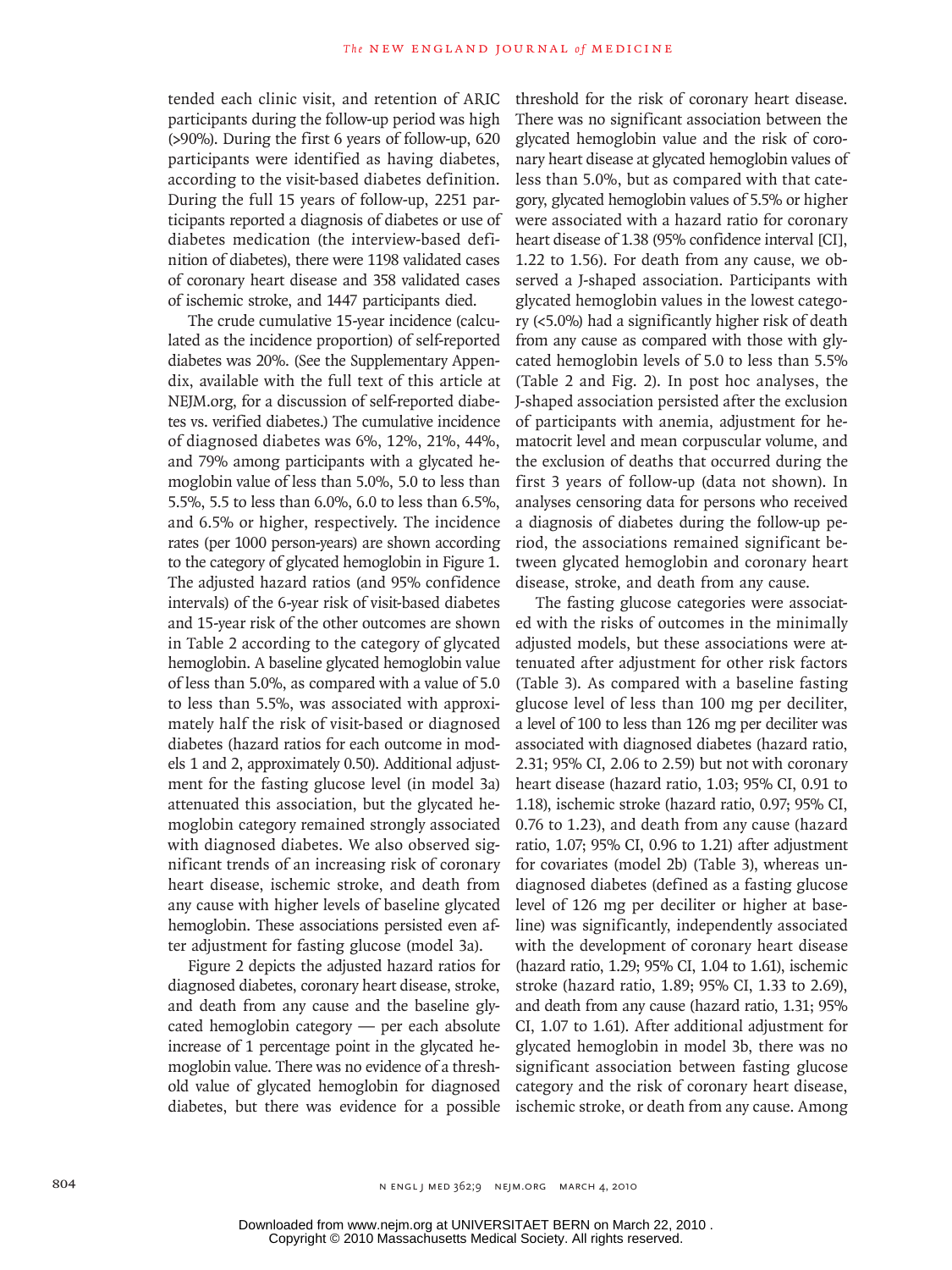the 10,069 participants with a fasting glucose level of less than 126 mg per deciliter at visit 1 and visit 2, the glycated hemoglobin category was similarly associated, in model 3b as compared with models 1b and 2b, with diagnosed diabetes, coronary heart disease, stroke, and death from any cause (Table 2 in the Supplementary Appendix).

We also assessed the associations of three categories of glycated hemoglobin (<6.0%, 6.0 to <6.5%, and ≥6.5%) with the risks of outcomes among participants stratified according to the fasting glucose category (<100, 100 to <126, and ≥126 mg per deciliter) (Table 3 in the Supplementary Appendix). The glycated hemoglobin categories of 6.0 to less than 6.5% and 6.5% or higher were significantly associated with all outcomes within each fasting glucose category, with the association increasing with higher glycated hemoglobin categories. In contrast, if the glycated hemoglobin value was less than 6.0%, fasting glucose was not significantly associated with coronary heart disease, ischemic stroke, or death from any cause.

There was no significant interaction between sex and glycated hemoglobin category for any of the clinical outcomes (P>0.20 for all interactions). There was also no significant interaction between race and glycated hemoglobin value regarding the risk of coronary heart disease, ischemic stroke, or death from any cause (P>0.80 for all interactions). However, race did appear to modify the association between the glycated hemoglobin value and the risk of diagnosed diabetes during 15 years of follow-up  $(P=0.007$  for interaction), but there was no interaction between race and the association between glycated hemoglobin value and the 6-year risk of visit-based diabetes  $(P=0.81)$ for interaction). As compared with whites, blacks had lower adjusted hazard ratios for reporting a diagnosis of diabetes during the 15 years of follow-up, within each category of glycated hemoglobin. A similar interaction was also observed between race and fasting glucose level regarding the risk of self-reported diabetes  $(P=0.01$  for interaction).

The net-reclassification-improvement and integrated-discrimination-improvement statistics for diagnosed diabetes and coronary heart disease were significantly improved with the addition of glycated hemoglobin (modeled continuously) to the model of fasting glucose (as a continuous variable) and other covariates (see the Supplementary Appendix).



ulation According to the Pecoline Chrotod Hemeslebin The incidence rates are shown, per 1000 person-years, for the median of each glycated hemoglobin category. The I bars denote the 95% confidence<br>. Study Population, According to the Baseline Glycated Hemoglobin Category. **Figure 1. The Incidence Rate of Self-Reported Diagnosed Diabetes in the**  intervals.

**Figure has been redrawn and type has been reset.**

Line Combo 4-C H/T

 $\equiv$ 

# Discussion **Please check carefully.**

TYPE:

Among the people in the United States who do not have a diagnosis of diabetes, over 2.4 million have a glycated hemoglobin value higher than 6.5% and 7 million have a value higher than 6.0%.7 Our findings show that people with a glycated hemoglobin value of 6.0% or higher are at high risk for the development of diabetes, even after adjustment for other risk factors and independently of baseline fasting glucose levels. We also observed that glycated hemoglobin is a marker of cardiovascular risk. In this nondiabetic population, glycated hemoglobin remained associated with cardiovascular disease and death even after we accounted for baseline fasting glucose levels; in contrast, fasting glucose was not significantly associated after adjustment for the glycated hemoglobin value. We also demonstrated improved risk reclassification for coronary heart disease with the inclusion of glycated hemoglobin in fully adjusted models, suggesting that glycated hemoglobin may be superior to fasting glucose for characterizing longterm risk.

Glycated hemoglobin values reflect the 2-to-3 month average endogenous exposure to glucose, including postprandial spikes in the blood glucose level, and have low intraindividual variability, par-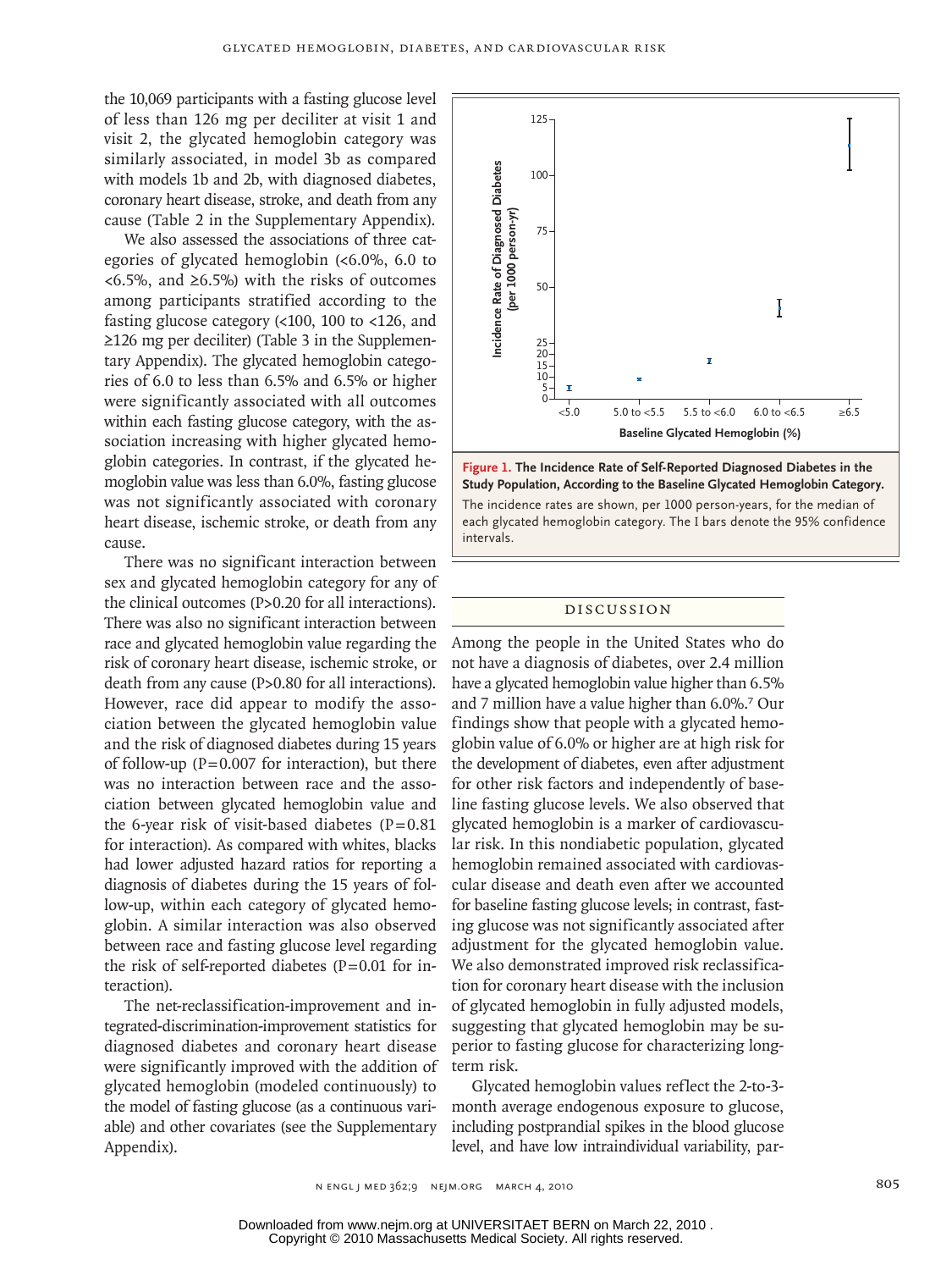| Table 2. Adjusted Hazard Ratios for Selected Clinical Outcomes in the Study Population during the 15-Year Study Period, According to<br>the Glycated Hemoglobin Category at Baseline and the Model.* |                        |                      |                     |  |  |
|------------------------------------------------------------------------------------------------------------------------------------------------------------------------------------------------------|------------------------|----------------------|---------------------|--|--|
| Outcome                                                                                                                                                                                              | Model 1a               | Model 2a             | Model 3a            |  |  |
| Visit-based diabetes;                                                                                                                                                                                |                        |                      |                     |  |  |
| Glycated hemoglobin category — hazard ratio (95% CI)                                                                                                                                                 |                        |                      |                     |  |  |
| $< 5.0\%$                                                                                                                                                                                            | $0.49(0.27 - 0.89)$    | $0.50(0.28 - 0.90)$  | $0.57(0.31-1.03)$   |  |  |
| 5.0 to <5.5% (reference)                                                                                                                                                                             | 1.00                   | 1.00                 | 1.00                |  |  |
| 5.5 to $< 6.0\%$                                                                                                                                                                                     | $2.91(2.33 - 3.63)$    | $2.44(1.95-3.05)$    | $1.77(1.41 - 2.22)$ |  |  |
| 6.0 to $< 6.5\%$                                                                                                                                                                                     | $13.38(10.51 - 17.03)$ | $9.20(7.18 - 11.78)$ | $5.08(3.93 - 6.56)$ |  |  |
| $\ge 6.5\%$                                                                                                                                                                                          | 50.73 (37.44-68.74)    | 32.77 (23.96-44.82)  | 14.53 (10.53-20.04) |  |  |
| P value for trend                                                                                                                                                                                    | < 0.001                | < 0.001              | < 0.001             |  |  |
| Glycated hemoglobin value - hazard ratio (95% CI)                                                                                                                                                    | $2.73(2.56-2.91)$      | $2.75(2.55 - 2.96)$  | $2.57(2.35-2.81)$   |  |  |
| C statistic                                                                                                                                                                                          | 0.7771                 | 0.8258               | 0.8695              |  |  |
| Diagnosed diabetes;                                                                                                                                                                                  |                        |                      |                     |  |  |
| Glycated hemoglobin category - hazard ratio (95% CI)                                                                                                                                                 |                        |                      |                     |  |  |
| $< 5.0\%$                                                                                                                                                                                            | $0.51(0.39 - 0.67)$    | $0.52(0.40 - 0.69)$  | $0.53$ (0.40-0.69)  |  |  |
| 5.0 to <5.5% (reference)                                                                                                                                                                             | 1.00                   | 1.00                 | 1.00                |  |  |
| 5.5 to $< 6.0\%$                                                                                                                                                                                     | $2.12(1.90-2.37)$      | $1.86(1.67-2.08)$    | $1.80(1.61 - 2.01)$ |  |  |
| 6.0 to $<$ 6.5%                                                                                                                                                                                      | $6.29(5.52 - 7.17)$    | $4.48(3.92 - 5.13)$  | $4.03(3.52 - 4.61)$ |  |  |
| $\ge 6.5\%$                                                                                                                                                                                          | 27.19 (23.61-31.31)    | 16.47 (14.22-19.08)  | 10.40 (8.80-12.28)  |  |  |
| P value for trend                                                                                                                                                                                    | < 0.001                | < 0.001              | < 0.001             |  |  |
| Glycated hemoglobin value - hazard ratio (95% CI)                                                                                                                                                    | $1.97(1.92 - 2.03)$    | $1.80(1.75-1.86)$    | $1.44(1.35-1.55)$   |  |  |
| C statistic                                                                                                                                                                                          | 0.7458                 | 0.7766               | 0.7816              |  |  |
| Coronary heart disease                                                                                                                                                                               |                        |                      |                     |  |  |
| Glycated hemoglobin category — hazard ratio (95% CI)                                                                                                                                                 |                        |                      |                     |  |  |
| $< 5.0\%$                                                                                                                                                                                            | $0.89(0.69 - 1.15)$    | $0.96(0.74 - 1.24)$  | $0.95(0.73 - 1.22)$ |  |  |
| 5.0 to <5.5% (reference)                                                                                                                                                                             | 1.00                   | 1.00                 | 1.00                |  |  |
| 5.5 to $< 6.0\%$                                                                                                                                                                                     | $1.45(1.27-1.66)$      | $1.23(1.07-1.41)$    | $1.25(1.09-1.44)$   |  |  |
| 6.0 to $<$ 6.5%                                                                                                                                                                                      | $2.37(1.98 - 2.84)$    | $1.78(1.48 - 2.15)$  | $1.88(1.55-2.28)$   |  |  |
| $\ge 6.5\%$                                                                                                                                                                                          | $2.91(2.31-3.67)$      | $1.95(1.53 - 2.48)$  | $2.46(1.84 - 3.28)$ |  |  |
| P value for trend                                                                                                                                                                                    | < 0.001                | < 0.001              | < 0.001             |  |  |
| Glycated hemoglobin value - hazard ratio (95% CI)                                                                                                                                                    | $1.34(1.27-1.42)$      | $1.19(1.11-1.27)$    | $1.50(1.33 - 1.68)$ |  |  |
| C statistic                                                                                                                                                                                          | 0.6888                 | 0.7351               | 0.7383              |  |  |
| <b>Ischemic stroke</b>                                                                                                                                                                               |                        |                      |                     |  |  |
| Glycated hemoglobin category - hazard ratio (95% CI)                                                                                                                                                 |                        |                      |                     |  |  |
| $< 5.0\%$                                                                                                                                                                                            | $1.06(0.65 - 1.71)$    | $1.09(0.67-1.76)$    | $1.09(0.68 - 1.77)$ |  |  |
| 5.0 to <5.5% (reference)                                                                                                                                                                             | 1.00                   | 1.00                 | 1.00                |  |  |
| 5.5 to $< 6.0\%$                                                                                                                                                                                     | $1.27(0.97 - 1.67)$    | $1.17(0.89 - 1.53)$  | $1.16(0.89 - 1.53)$ |  |  |
| 6.0 to $<$ 6.5%                                                                                                                                                                                      | $2.63(1.92 - 3.61)$    | $2.22(1.60-3.08)$    | $2.19(1.58-3.05)$   |  |  |
| $\ge 6.5\%$                                                                                                                                                                                          | $3.68(2.56 - 5.30)$    | $3.16(2.15-4.64)$    | $2.96(1.87 - 4.67)$ |  |  |
| P value for trend                                                                                                                                                                                    | < 0.001                | < 0.001              | < 0.001             |  |  |
| Glycated hemoglobin value - hazard ratio (95% CI)                                                                                                                                                    | $1.41(1.30-1.54)$      | $1.34(1.22 - 1.48)$  | $1.55(1.28-1.88)$   |  |  |
| C statistic                                                                                                                                                                                          | 0.7229                 | 0.7581               | 0.7594              |  |  |

806 n engl j med 362;9 nejm.org march 4, 2010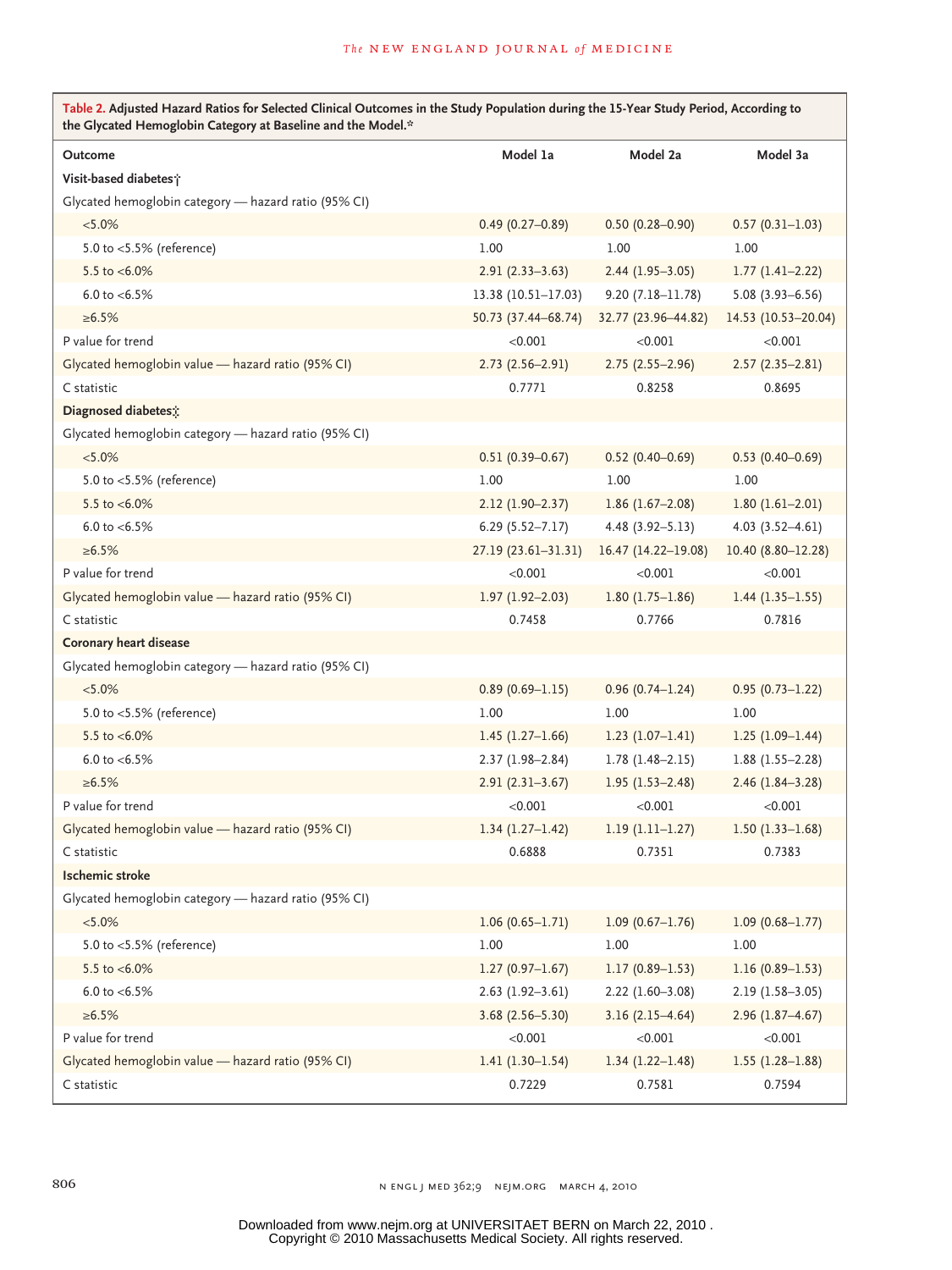| Table 2. (Continued.)                                |                     |                   |                   |
|------------------------------------------------------|---------------------|-------------------|-------------------|
| Outcome                                              | Model 1a            | Model 2a          | Model 3a          |
| Death from any cause                                 |                     |                   |                   |
| Glycated hemoglobin category — hazard ratio (95% CI) |                     |                   |                   |
| $< 5.0\%$                                            | $1.43(1.17-1.74)$   | $1.48(1.21-1.82)$ | $1.48(1.21-1.81)$ |
| 5.0 to <5.5% (reference)                             | 1.00                | 1.00              | 1.00              |
| 5.5 to $< 6.0\%$                                     | $1.34(1.18-1.52)$   | $1.18(1.04-1.35)$ | $1.19(1.05-1.35)$ |
| 6.0 to $< 6.5\%$                                     | $1.92(1.63 - 2.27)$ | $1.59(1.34-1.89)$ | $1.61(1.35-1.91)$ |
| $\ge 6.5\%$                                          | $1.92(1.54 - 2.40)$ | $1.65(1.31-2.08)$ | $1.71(1.30-2.25)$ |
| P value for trend                                    |                     |                   |                   |
| Glycated hemoglobin value - hazard ratio (95% CI)    | $1.21(1.13-1.28)$   | $1.12(1.05-1.21)$ | $1.18(1.05-1.32)$ |
| C statistic                                          | 0.6885              | 0.7316            | 0.7314            |

\* Hazard ratios for glycated hemoglobin values are for each absolute increase of 1 percentage point. Model 1a was adjusted for age, sex, and race (black or white). Model 2a was adjusted for the variables in model 1a plus low-density and high-density lipoprotein cholesterol levels, log-transformed triglyceride level, body-mass index, waist-to-hip ratio, hypertension (yes or no), family history of diabetes (yes or no), education (less than high school, high school or equivalent, or college or above), alcohol use (currently, formerly, or never), physical-activity index score, and smoking status (current smoker, former smoker, or never smoked). Model 3a was adjusted for all variables in model 2a plus the baseline fasting glucose level. CI denotes confidence interval.

† Visit-based diabetes was defined on the basis of elevated fasting glucose levels (≥126 mg per deciliter [7 mmol per liter]), report of physician diagnosis, or use of diabetes medication during the first 6 years of follow-up. This analysis included only the 9432 persons who had a baseline fasting glucose level of less than 126 mg per deciliter and were not missing glucose measurements during the follow-up visits. ‡ Diagnosed diabetes was defined on the basis of a self-reported diabetes diagnosis or use of diabetes medication during 15 years of follow-up. § Owing to significant nonlinearity of the data for death from any cause, the P values from the test for linear trend are not reported.

ticularly in persons without diabetes.<sup>4,25</sup> These characteristics may contribute to the superiority of glycated hemoglobin over fasting glucose for long-term macrovascular risk stratification.

Recommendations for the diagnosis of diabetes are based on the relations of fasting glucose and glycated hemoglobin with microvascular disease, typically retinopathy.<sup>1,3</sup> Nonetheless, cardiovascular disease is the leading cause of illness, death, and hospitalization in persons with diabetes.26,27 Our data suggest that glycated hemoglobin values in the normal range can identify persons at increased risk for coronary heart disease, stroke, and death before the diagnosis of diabetes, indicating that glycated hemoglobin is a useful marker of cardiovascular risk and death from any cause. The J-shaped relation between the glycated hemoglobin value and the risk of death from any cause suggests that further exploration of the health risks associated with the low-normal glycemic state and possible nonglycemic determinants of glycated hemoglobin is warranted.

As in the present study, the literature has documented an increase in cardiovascular risk with increases in glycated hemoglobin values within the (using a case–cohort design) associations of glycated hemoglobin with coronary heart disease and stroke in a subgroup of the ARIC population with low fasting glucose levels (at two time points) and low glycated hemoglobin values<sup>37</sup> and, separately, among persons with diabetes.<sup>38</sup> Nonetheless, recent clinical trials have shown little benefit, and possibly some harm, of lowering the glycated hemoglobin value in patients with diabetes to prevent cardiovascular outcomes.<sup>39-43</sup> In contrast, the microvascular benefits of glucose control are well established.<sup>44,45</sup> Although the causal role of glucose itself in the development of cardiovascular disease is unclear, our data demonstrate that glycated hemoglobin within the normal range can be a useful marker of cardiovascular risk. Therefore, glycated hemoglobin values exceeding 6.0% may be a clinically useful marker to identify persons at risk for the development of not only diabetes but also cardiovascular disease and death.

nondiabetic range.<sup>28-36</sup> We have previously shown comes and death in this population. We did, how-Despite significant differences between blacks and whites in glycated hemoglobin values at baseline, race did not modify the associations between glycated hemoglobin value and cardiovascular out-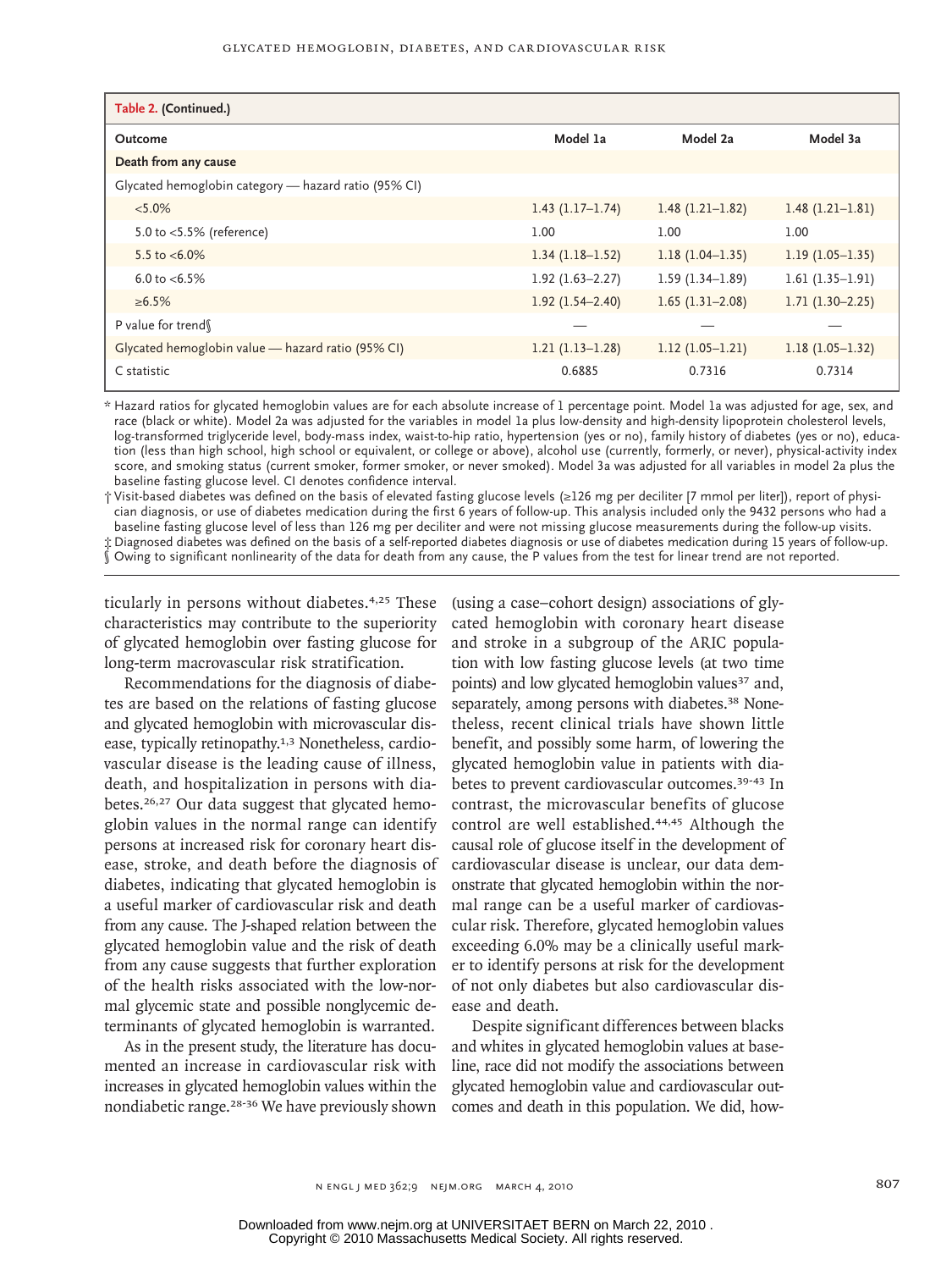

**Figure 2.** Aujusted Trazard Ratios for Sen-Reported Diagnosed Diabetes<br>from Any Cause, According to the Baseline Glycated Hemoglobin Value. Figure 2. Adjusted Hazard Ratios for Self-Reported Diagnosed Diabetes and Coronary Heart Disease, Ischemic Stroke, and Death

truncated at the 2.5th and 97.5th percentiles of glycated hemoglobin (4.7% and 6.8%, respectively). The hazard ratios were adjusted for age, sex, and race (black or white), low-density and high-density cholesterol levels, log-transformed triglyceride level, body-mass index, The hazard ratios are per each absolute increase of 1 percentage point in the glycated hemoglobin value at baseline. The shaded area is the 95% confidence interval from the restricted-cubic-spline model. Both models are centered at the median (5.4%) and the plot was waist-to-hip ratio, hypertension (yes or no), family history of diabetes (yes or no), education (less than high school, high school or equiv-**Figure has been redrawn and type has been reset.** alent, or college or above), alcohol use (currently, formerly, or never), physical-activity index score, and smoking status (current smoker, former smoker, or never smoked). The data are shown on a natural-log scale.

Jobs in the state of the state of the state of the state of the state of the state of the state of the state o

ever, observe a significant interaction between race and diagnosed diabetes during the 15 years of follow-up (but not for the 6-year visit-based definition), revealing that blacks were significantly less likely than whites to report a diabetes diagnosis, across all categories of glycated hemoglobin. We observed a similar race interaction for baseline fasting glucose level and subsequent diagnosis of diabetes. Thus, higher values of glycated hemoglobin in nondiabetic blacks as compared with nondiabetic whites might be partially explained by delays in diagnosis. Our findings do not support

the use of race-specific glycated hemoglobin cutoff points for the identification of persons at risk for diabetes, cardiovascular disease, or death.

Important limitations of this study include the reliance on single glycated hemoglobin and glucose measurements at baseline, a limited number of fasting glucose measurements during the follow-up period, and the lack of validation of selfreported diabetes for the 15-year analyses. Nonetheless, among sensitivity analyses comparing diabetes definitions based on fasting glucose level, medication use, and self-reported information —

Copyright © 2010 Massachusetts Medical Society. All rights reserved. Downloaded from www.nejm.org at UNIVERSITAET BERN on March 22, 2010 .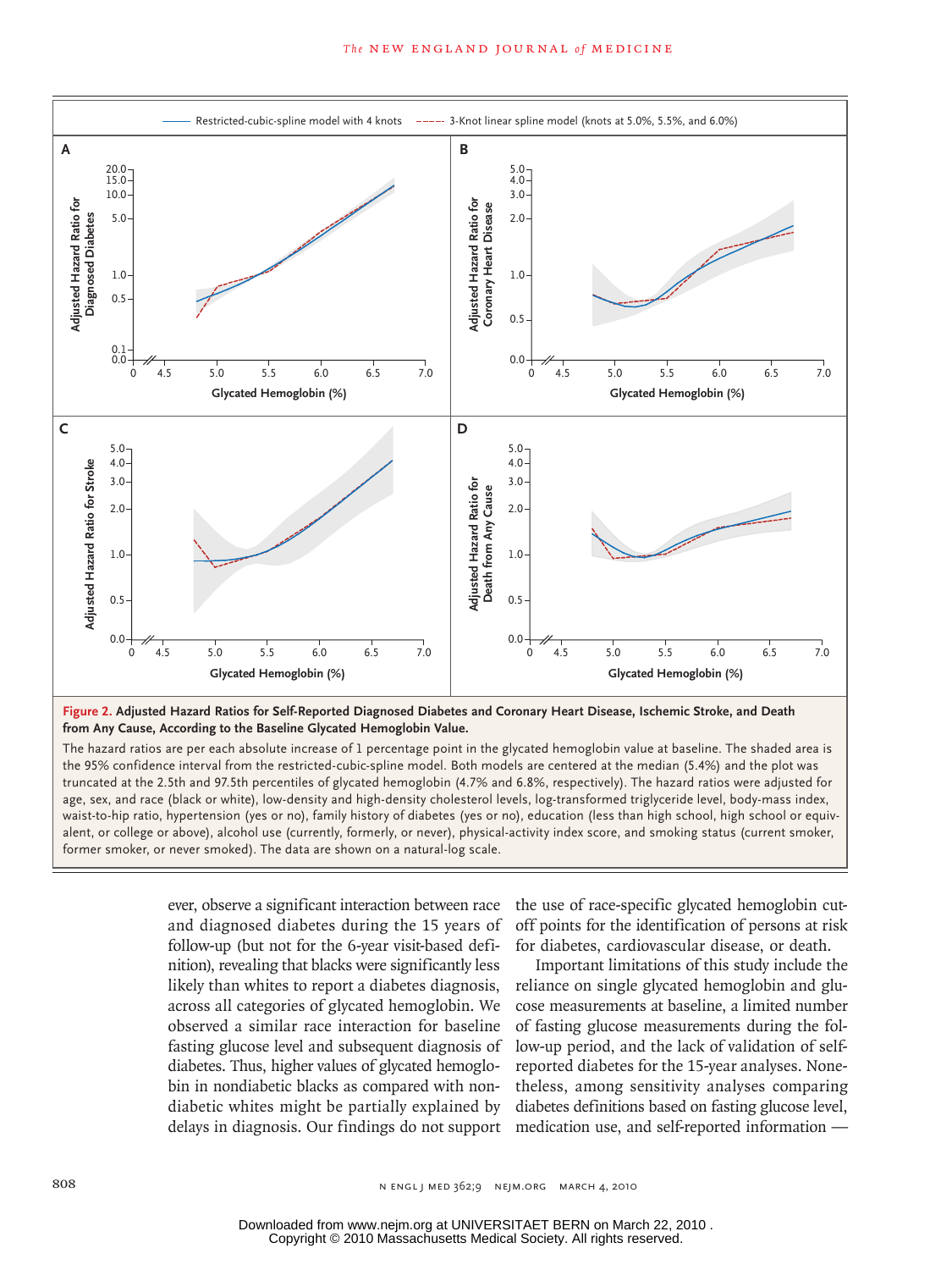| Table 3. Adjusted Hazard Ratios for Selected Clinical Outcomes in the Study Population during the 15-Year Study<br>Period, According to the Fasting Glucose Category at Baseline and the Model.* |                        |                        |                           |  |
|--------------------------------------------------------------------------------------------------------------------------------------------------------------------------------------------------|------------------------|------------------------|---------------------------|--|
| Outcome                                                                                                                                                                                          | Model 1b               | Model 2b               | Model 3b                  |  |
| Diagnosed diabetes i                                                                                                                                                                             |                        |                        |                           |  |
| Fasting glucose category - hazard ratio (95% CI)                                                                                                                                                 |                        |                        |                           |  |
| <100 mg/dl (reference)                                                                                                                                                                           | 1.00                   | 1.00                   | 1.00                      |  |
| 100 to <126 mg/dl                                                                                                                                                                                | $3.01(2.69 - 3.37)$    | $2.31(2.06 - 2.59)$    | $2.19(1.95 - 2.45)$       |  |
| $\geq$ 126 mg/dl                                                                                                                                                                                 | $21.5(18.7-24.6)$      | $12.3(10.7-14.2)$      | $8.07(6.92 - 9.42)$       |  |
| P value for trend                                                                                                                                                                                | < 0.001                | < 0.001                | < 0.001                   |  |
| Fasting glucose - hazard ratio (95% CI) per<br>10 mg/dl increase                                                                                                                                 | $1.244$ (1.233-1.254)  | $1.202(1.191 - 1.214)$ | $1.088(1.063 - 1.112)$    |  |
| C statistic                                                                                                                                                                                      | 0.7546                 | 0.7749                 | 0.7816                    |  |
| <b>Coronary heart disease</b>                                                                                                                                                                    |                        |                        |                           |  |
| Fasting glucose category - hazard ratio (95% CI)                                                                                                                                                 |                        |                        |                           |  |
| <100 mg/dl (reference)                                                                                                                                                                           | 1.00                   | 1.00                   | 1.00                      |  |
| 100 to <126 mg/dl                                                                                                                                                                                | $1.19(1.05 - 1.35)$    | $1.03(0.91 - 1.18)$    | $1.01(0.88 - 1.14)$       |  |
| $\geq$ 126 mg/dl                                                                                                                                                                                 | $1.80(1.46 - 2.22)$    | $1.29(1.04 - 1.61)$    | $1.00(0.77 - 1.30)$       |  |
| P value for trend                                                                                                                                                                                | < 0.001                | 0.09                   | 0.97                      |  |
| Fasting glucose - hazard ratio (95% CI) per<br>10 mg/dl increase                                                                                                                                 | $1.058(1.034 - 1.082)$ | $1.013(0.986 - 1.041)$ | $0.913$ $(0.877 - 0.950)$ |  |
| C statistic                                                                                                                                                                                      | 0.6761                 | 0.7329                 | 0.7383                    |  |
| <b>Ischemic stroke</b>                                                                                                                                                                           |                        |                        |                           |  |
| Fasting glucose category - hazard ratio (95% CI)                                                                                                                                                 |                        |                        |                           |  |
| <100 mg/dl (reference)                                                                                                                                                                           | 1.00                   | 1.00                   | 1.00                      |  |
| 100 to <126 mg/dl                                                                                                                                                                                | $1.06(0.84 - 1.34)$    | $0.97(0.76 - 1.23)$    | $0.93(0.73 - 1.18)$       |  |
| $\geq$ 126 mg/dl                                                                                                                                                                                 | $2.33(1.68-3.24)$      | $1.89(1.33 - 2.69)$    | $1.30(0.85 - 1.98)$       |  |
| P value for trend                                                                                                                                                                                | < 0.001                | 0.02                   | 0.63                      |  |
| Fasting glucose - hazard ratio (95% CI) per<br>10 mg/dl increase                                                                                                                                 | $1.089(1.057 - 1.121)$ | $1.068(1.034 - 1.104)$ | $0.950(0.893 - 1.012)$    |  |
| C statistic                                                                                                                                                                                      | 0.7109                 | 0.7506                 | 0.7594                    |  |
| Death from any cause                                                                                                                                                                             |                        |                        |                           |  |
| Fasting glucose category - hazard ratio (95% CI)                                                                                                                                                 |                        |                        |                           |  |
| <100 mg/dl (reference)                                                                                                                                                                           | 1.00                   | 1.00                   | 1.00                      |  |
| 100 to <126 mg/dl                                                                                                                                                                                | $1.11(0.99 - 1.24)$    | $1.07(0.96 - 1.21)$    | $1.06(0.94 - 1.19)$       |  |
| $\geq$ 126 mg/dl                                                                                                                                                                                 | $1.42$ (1.17-1.73)     | $1.31(1.07-1.61)$      | $1.16(0.91 - 1.47)$       |  |
| P value for trend                                                                                                                                                                                | 0.001                  | 0.03                   | 0.20                      |  |
| Fasting glucose - hazard ratio (95% CI) per<br>10 mg/dl increase                                                                                                                                 | $1.035(1.012 - 1.058)$ | $1.021(0.997 - 1.045)$ | $0.980(0.945 - 1.018)$    |  |
| C statistic                                                                                                                                                                                      | 0.6865                 | 0.7313                 | 0.7314                    |  |

\* Model 1b was adjusted for age, sex, and race (black or white). Model 2b was adjusted for the variables in model 1b plus low-density and high-density lipoprotein cholesterol levels, log-transformed triglyceride level, body-mass index, waist-to-hip ratio, hypertension (yes or no), family history of diabetes (yes or no), education (less than high school, high school or equivalent, or college or above), alcohol use (currently, formerly, or never), physical-activity index score, and smoking status (current smoker, former smoker, or never smoked). Model 3b was adjusted for all variables in model 2b plus the glycated hemoglobin value. To convert the values for fasting glucose to millimoles per liter, multiply by 0.05551.

† Diagnosed diabetes was defined on the basis of a self-reported diabetes diagnosis or diabetes medication use during 15 years of follow-up.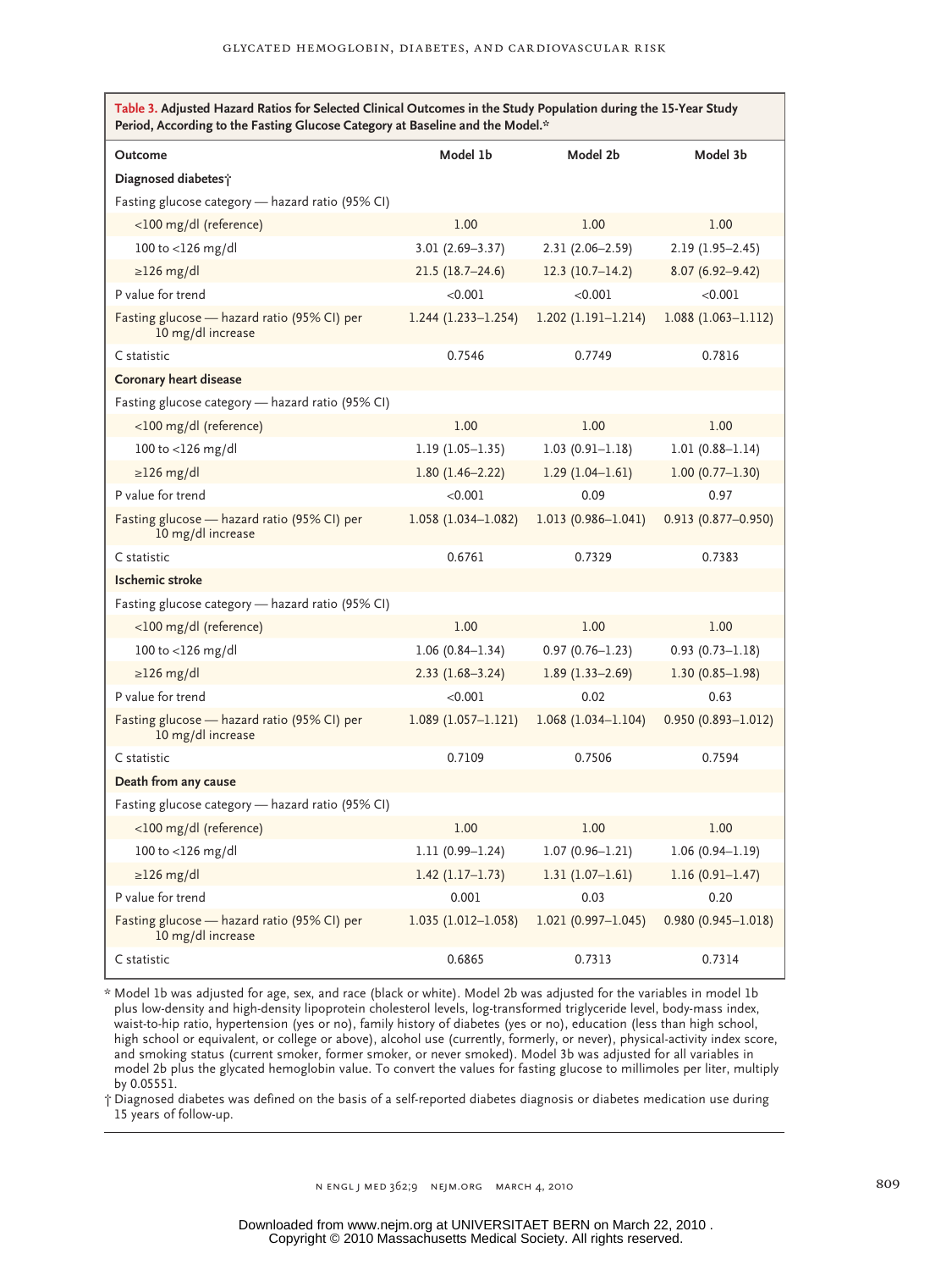all available for the first 6 years of the follow-up period — our results were similar (see the Supplementary Appendix). Owing to the observational nature of our investigation, the possibility of residual confounding cannot be completely eliminated. Nonetheless, this effort is one of the largest, community-based studies of glycated hemoglobin involving information about the development of diabetes and validated cardiovascular events during follow-up. Major strengths of this ARIC ancillary study were the use of comprehensive surveillance and adjudication of cardiovascular events and rigorous measurement of risk factors. The large population of blacks was an additional strength, permitting us to conduct robust analyses of possible racial differences in risk.

In this community-based study population of black or white nondiabetic adults, glycated hemoglobin was superior to fasting glucose for assessment of the long-term risk of subsequent cardiovascular disease, especially at values above 6.0%. Such prognostic data may add to the evidence supporting the use of glycated hemoglobin as a diagnostic test for diabetes.

Supported by grants from the National Institutes of Health, National Institute of Diabetes and Digestive and Kidney Diseases (NIDDK) (R21 DK080294 and K01 DK076595, to Dr. Selvin; and K24 DK62222, to Dr. Brancati); contracts with the National Heart, Lung, and Blood Institute (N01-HC-55015, N01-HC-55016, N01-HC-55018, N01-HC-55019, N01-HC-55020, N01-HC-55021, and N01-HC-55022); and an NIDDK grant (P60 DK079637, to Dr. Brancati through the Johns Hopkins Diabetes Research and Training Center).

Financial and other disclosures provided by the authors are available with the full text of this article at NEJM.org.

#### **References**

**1.** American Diabetes Association. Standards of medical care in diabetes — 2009. Diabetes Care 2009;32:Suppl 1:S13-S61. **2.** *Idem.* Diagnosis and classification of

diabetes mellitus. Diabetes Care 2009;32: Suppl 1:S62-S67.

**3.** American Diabetes Association. Diagnosis and classification of diabetes mellitus. Diabetes Care 2010;33:Suppl 1:S62-S69.

**4.** Selvin E, Crainiceanu CM, Brancati FL, Coresh J. Short-term variability in measures of glycemia and implications for the classification of diabetes. Arch Intern Med 2007;167:1545-51.

**5.** Phillipou G, Phillips PJ. Intraindividual variation of glycohemoglobin: implications for interpretation and analytical goals. Clin Chem 1993;39:2305-8.

**6.** Rohlfing C, Wiedmeyer HM, Little R, et al. Biological variation of glycohemoglobin. Clin Chem 2002;48:1116-8.

**7.** Selvin E, Zhu H, Brancati FL. Elevated A1C in adults without a history of diabetes in the U.S. Diabetes Care 2009;32:828-33. **8.** Herman WH, Dungan KM, Wolffenbuttel BH, et al. Racial and ethnic differences in mean plasma glucose, hemoglobin A1c, and 1,5-anhydroglucitol in over 2000 patients with type 2 diabetes. J Clin Endocrinol Metab 2009;94:1689-94.

**9.** Herman WH, Ma Y, Uwaifo G, et al. Differences in A1C by race and ethnicity among patients with impaired glucose tolerance in the Diabetes Prevention Program. Diabetes Care 2007;30:2453-7.

**10.** Kirk JK, D'Agostino RB Jr, Bell RA, et al. Disparities in HbA1c levels between African-American and non-Hispanic white adults with diabetes: a meta-analysis. Diabetes Care 2006;29:2130-6.

**11.** The Atherosclerosis Risk in Communities (ARIC) Study: design and objectives. Am J Epidemiol 1989;129:687-702.

**12.** Jackson R, Chambless LE, Yang K, et

al. Differences between respondents and nonrespondents in a multicenter community-based study vary by gender ethnicity. J Clin Epidemiol 1996;49:1441-6.

**13.** Duncan BB, Schmidt MI, Pankow JS, et al. Low-grade systemic inflammation and the development of type 2 diabetes: the Atherosclerosis Risk in Communities Study. Diabetes 2003;52:1799-805.

**14.** Siedel J, Hägele EO, Ziegenhorn J, Wahlefeld AW. Reagent for the enzymatic determination of serum total cholesterol with improved lipolytic efficiency. Clin Chem 1983;29:1075-80.

**15.** Nagele U, Hägele EO, Sauer G, et al. Reagent for the enzymatic determination of serum total triglycerides with improved lipolytic efficiency. J Clin Chem Clin Biochem 1984;22:165-74.

**16.** Friedewald WT, Levy RI, Fredrickson DS. Estimation of the concentration of low-density lipoprotein cholesterol in plasma, without use of the preparative ultracentrifuge. Clin Chem 1972;18:499-502.

**17.** Atherosclerosis Risk in Communities Coordinating Center. Operations manual no. 10: clinical chemistry determinations, version 1.0. Chapel Hill: University of North Carolina School of Public Health, 1987.

**18.** *Idem*. Operations manual no. 2: cohort component procedures, version 1.0. Chapel Hill: University of North Carolina School of Public Health, 1987.

**19.** *Idem*. Operations manual no. 11: sitting blood pressure, version 1.0. Chapel Hill: University of North Carolina School of Public Health, 1987.

**20.** Baecke JA, Burema J, Frijters JE. A short questionnaire for the measurement of habitual physical activity in epidemiological studies. Am J Clin Nutr 1982;36:936-42. **21.** Rosamond WD, Folsom AR, Chambless LE, et al. Stroke incidence and survival among middle-aged adults: 9-year follow-up of the Atherosclerosis Risk in Communities (ARIC) cohort. Stroke 1999; 30:736-43.

**22.** White AD, Folsom AR, Chambless LE, et al. Community surveillance of coronary heart disease in the Atherosclerosis Risk in Communities (ARIC) Study: methods and initial two years' experience. J Clin Epidemiol 1996;49:223-33.

**23.** Harrell FE Jr, Lee KL, Mark DB. Multivariable prognostic models: issues in developing models, evaluating assumptions and adequacy, and measuring and reducing errors. Stat Med 1996;15:361-87.

**24.** Pencina MJ, D'Agostino RB, D'Agostino RB Jr, Vasan RS. Evaluating the added predictive ability of a new marker: from area under the ROC curve to reclassification and beyond. Stat Med 2008;27:157-72. **25.** Meigs JB, Nathan DM, Cupples LA, Wilson PW, Singer DE. Tracking of glycated hemoglobin in the original cohort of the Framingham Heart Study. J Clin Epidemiol 1996;49:411-7.

**26.** Engelgau MM, Geiss LS, Saaddine JB, et al. The evolving diabetes burden in the United States. Ann Intern Med 2004;140: 945-50.

**27.** Bertoni AG, Krop JS, Anderson GF, Brancati FL. Diabetes-related morbidity and mortality in a national sample of U.S. elders. Diabetes Care 2002;25:471-5.

**28.** Stout RL, Fulks M, Dolan VF, Magee ME, Suarez L. Relationship of hemoglobin A1c to mortality in nonsmoking insurance applicants. J Insur Med 2007;39:174- 81.

**29.** Pradhan AD, Rifai N, Buring JE, Ridker PM. Hemoglobin A1c predicts diabetes but not cardiovascular disease in nondiabetic women. Am J Med 2007;120:720-7. **30.** de Vegt F, Dekker JM, Ruhé HG, et al. Hyperglycaemia is associated with all-cause